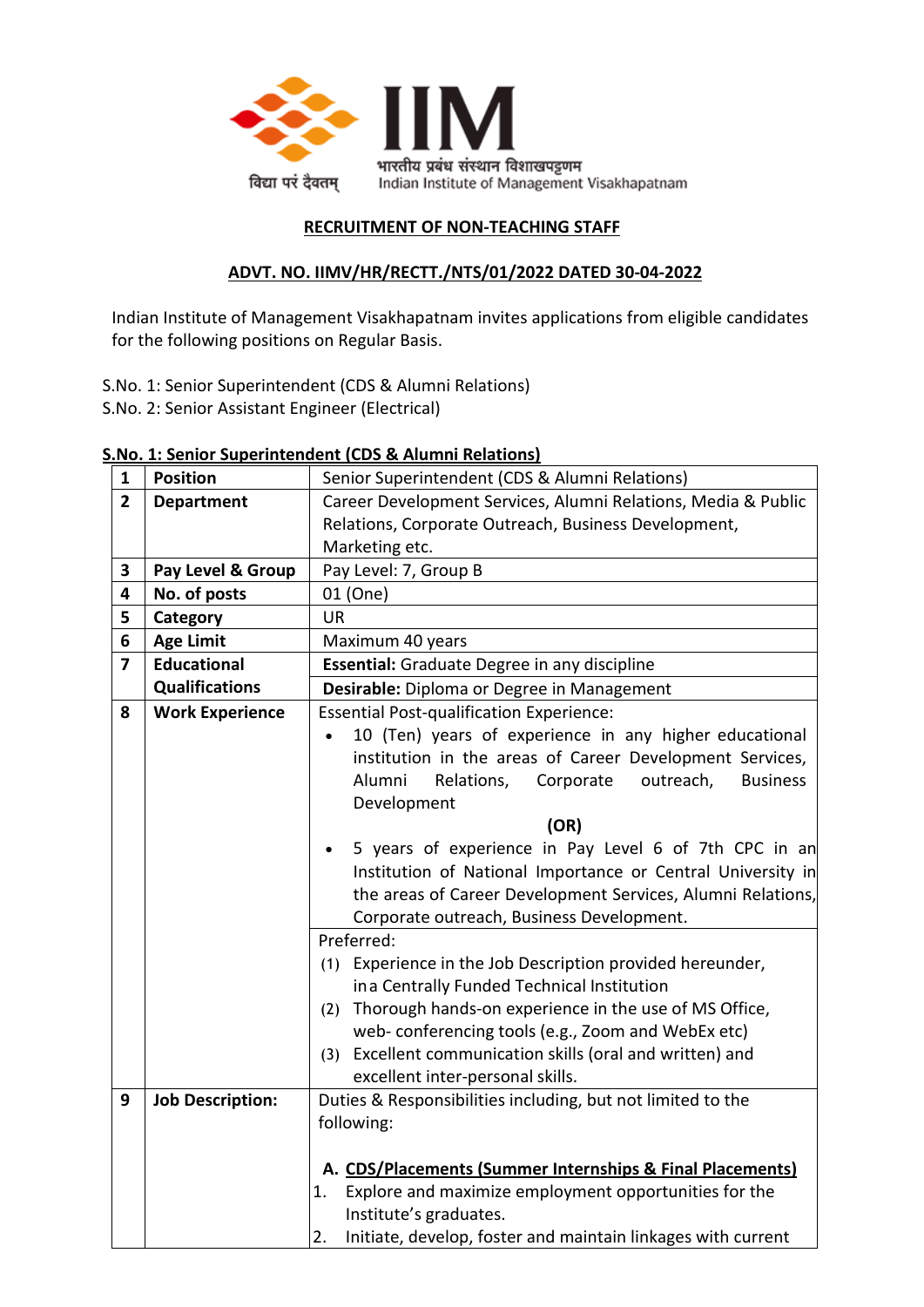|  | and potential employers.<br>Manage and deepen relationships with recruiters<br>3.<br>(government, business/industry and NGOs) and other<br>external stakeholders.<br>Develop and maintain knowledge of the regional employment<br>4.<br>market and job opportunities for the students.<br>Engage actively with current and prospective recruiters and<br>5.<br>ensure their participation in the campus interviews, in large<br>numbers.<br>Take full charge of, plan, organize, lead, coordinate, facilitate<br>6.<br>and ensure the smooth conduct of Summer Internship and<br>Final Placement processes.<br>Enhance participation in nature and extent; year-on-year, of<br>7.<br>new recruiters in the placement process.<br>Ensure that the number of offers and salary packages<br>8.<br>received by the graduating students (as a cohort) are better<br>than those of previous year and vis-à-vis the competition<br>(especially IIMs).<br>Plan the business development activities on yearly,<br>9.<br>quarterly and monthly basis and review the<br>implementation of the same.<br>10. Prepare and seek approvals for budgets for the CDS Office.<br>11. Facilitate and/or prepare Placements Charter and SOPs,<br>update them every year as per need and seek approval of the<br>Competent Authority.<br>12. Manage the operations smoothly, of the CDS Office.<br>13. Interact regularly with the students and student body<br>representatives (incl. Placement Committee) to understand<br>their career preferences, felt-needs (domain/skills related<br>etc.).<br>14. Arrange for booster/bridge courses/sessions; and capacity<br>building sessions in system skills, soft skills and social skills, as<br>needed, towards improving the employability of students.<br>15. Ensure successful conduct of capacity-building sessions by the<br>internal / visiting faculty.<br>16. Handle the entire process of on-boarding and successful<br>conduct of capacity-building sessions, by the chosen external<br>agency (if any).<br>17. Facilitate conduct of career-counselling sessions, spread<br>throughout the year.<br>18. Facilitate the students availing the help of Student Counsellor,<br>as needed.<br>19. Maintain a database and update at regular intervals, of<br>present and prospective recruiters, their coordinates and<br>contact details.<br>20. Seek appointments and meet with decision-<br>makers/decision-facilitators among recruiters and showcase<br>the talent-pool of the Institute.<br>21. Develop and implement MIS for the Career Development<br>Services. |
|--|----------------------------------------------------------------------------------------------------------------------------------------------------------------------------------------------------------------------------------------------------------------------------------------------------------------------------------------------------------------------------------------------------------------------------------------------------------------------------------------------------------------------------------------------------------------------------------------------------------------------------------------------------------------------------------------------------------------------------------------------------------------------------------------------------------------------------------------------------------------------------------------------------------------------------------------------------------------------------------------------------------------------------------------------------------------------------------------------------------------------------------------------------------------------------------------------------------------------------------------------------------------------------------------------------------------------------------------------------------------------------------------------------------------------------------------------------------------------------------------------------------------------------------------------------------------------------------------------------------------------------------------------------------------------------------------------------------------------------------------------------------------------------------------------------------------------------------------------------------------------------------------------------------------------------------------------------------------------------------------------------------------------------------------------------------------------------------------------------------------------------------------------------------------------------------------------------------------------------------------------------------------------------------------------------------------------------------------------------------------------------------------------------------------------------------------------------------------------------------------------------------------------------------------------------------------------------------------------------------|
|--|----------------------------------------------------------------------------------------------------------------------------------------------------------------------------------------------------------------------------------------------------------------------------------------------------------------------------------------------------------------------------------------------------------------------------------------------------------------------------------------------------------------------------------------------------------------------------------------------------------------------------------------------------------------------------------------------------------------------------------------------------------------------------------------------------------------------------------------------------------------------------------------------------------------------------------------------------------------------------------------------------------------------------------------------------------------------------------------------------------------------------------------------------------------------------------------------------------------------------------------------------------------------------------------------------------------------------------------------------------------------------------------------------------------------------------------------------------------------------------------------------------------------------------------------------------------------------------------------------------------------------------------------------------------------------------------------------------------------------------------------------------------------------------------------------------------------------------------------------------------------------------------------------------------------------------------------------------------------------------------------------------------------------------------------------------------------------------------------------------------------------------------------------------------------------------------------------------------------------------------------------------------------------------------------------------------------------------------------------------------------------------------------------------------------------------------------------------------------------------------------------------------------------------------------------------------------------------------------------------|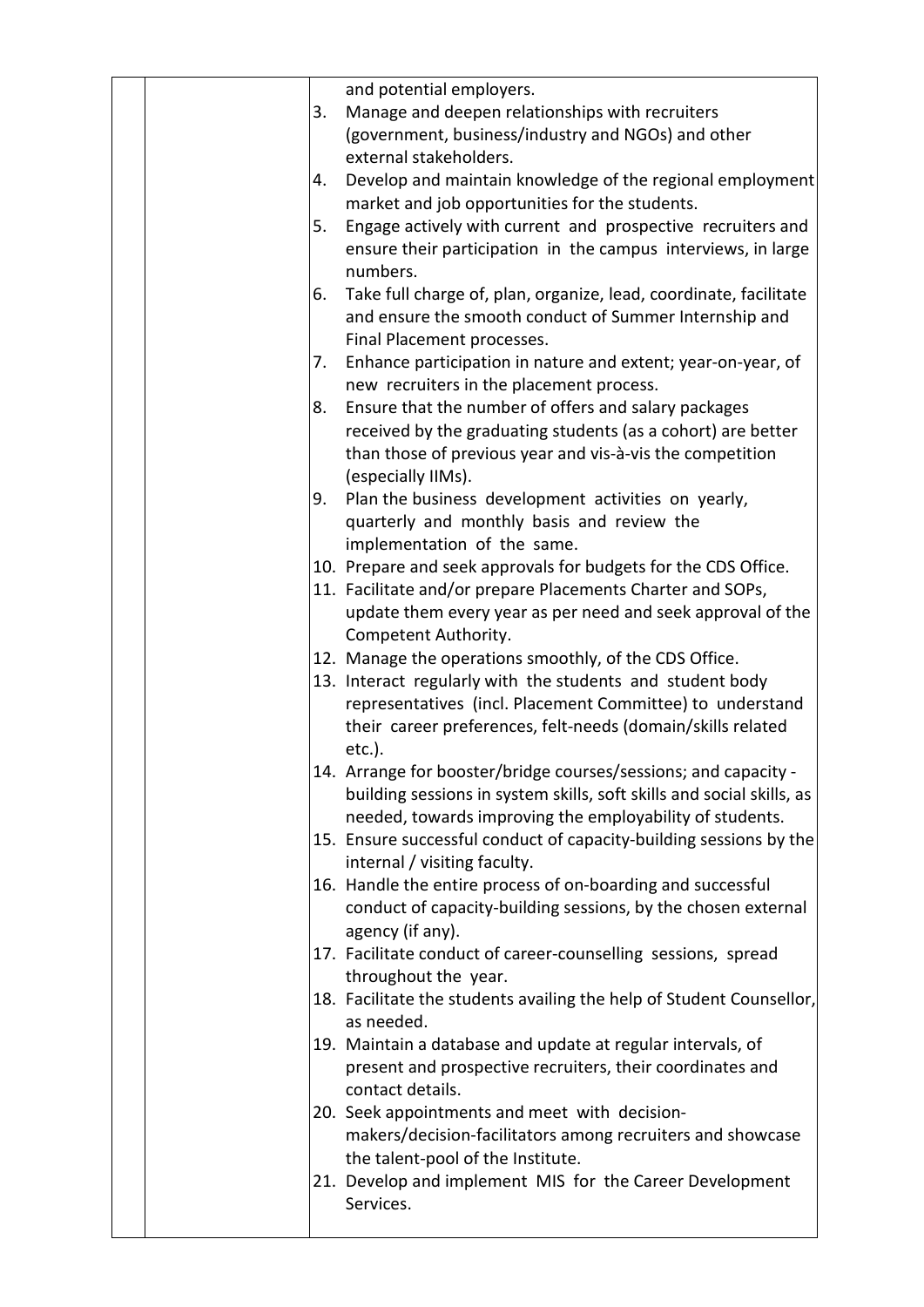| В. | <b>Alumni Relations</b>                                         |
|----|-----------------------------------------------------------------|
| 1. | Initiate, develop, foster and maintain strong linkages with     |
|    | alumni. Work closely with the students and student body         |
|    | representatives (incl. Alumni Relations Committee).             |
| 2. | Maintain a database and update at regular intervals, of         |
|    | alumni, as regards their coordinates and contact details, by    |
|    | keeping track of their career progression and changes in        |
|    | employment, positions and locations.                            |
| 3. | Manage and deepen relationships with alumni.                    |
| 4. | Engage with and encourage alumni for their participation in     |
|    | the Institute's events and activities.                          |
| 5. | Engage with and encourage alumni for their participation in     |
|    | campus interviews.                                              |
| 6. | Maintain and keep alumni portal updated, at all times, with     |
|    | rich, relevant and contemporary content.                        |
| 7. | Coordinate with Chapters (when set up) and alumni for           |
|    | various activities and help them organize events and alumni     |
|    | meets at their respective Chapters/locations.                   |
| 8. | Prepare and seek approvals for budgets for the Alumni           |
|    | Relations Office.                                               |
| 9. | Manage the operations smoothly, of the Alumni Relations         |
|    | Office.                                                         |
|    | 10. Lead, facilitate and coordinate smooth conduct of alumni    |
|    | events, on or off campus.                                       |
|    | 11. Develop and implement MIS for the Alumni Relations Office.  |
|    |                                                                 |
| C. | <b>Media &amp; Public Relations</b>                             |
| 1. | Facilitate and ensure print and social media channels are used  |
|    | effectively and responsibly as regards placement-promotion      |
|    | activities, student and alumni events, activities,              |
|    | achievements, news, announcements, fests, competitions etc.     |
| D. | General                                                         |
| 1. | Report to the CDS Chair; work as per his/her guidance, advice   |
|    | and instructions; and keep the CDS Chair fully updated of the   |
|    | progress of activities and achievements, on a day-to-day        |
|    | basis.                                                          |
| 2. | Keep the Dean (Academics & Research) updated of the             |
|    | activities and accomplishments at least once in a fortnight.    |
| 3. | Work with the team(s) engaged in the above tasks and            |
|    | functions and assume responsibility for deliverables, in case   |
|    | the team is reporting is to you.                                |
| 4. | Demonstrate initiative, imagination, ideation and innovation;   |
|    | and Develop market/industry insights and show measurable        |
|    | improvement in the outputs and outcomes, year-on-year.          |
| 5. | Maintain at all times, absolute confidentiality (non-           |
|    | disclosure) and high standards of ethics in all dealings of the |
|    | CDS and Alumni Relations functions; and ensure at all times,    |
|    | non-conflict of interest.                                       |
| 6. | Carry out any other task as may be assigned from time to        |
|    | time.                                                           |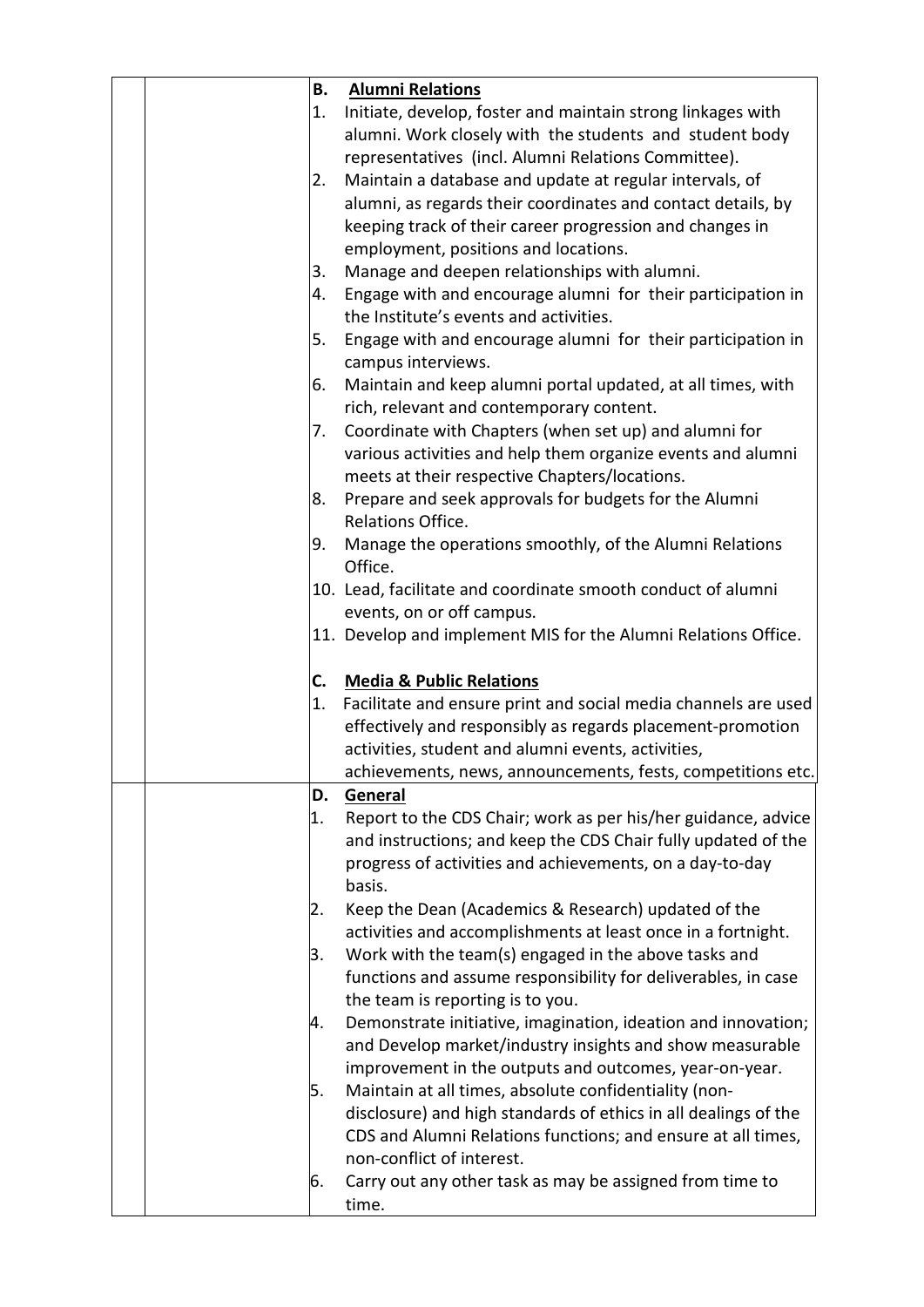**S. No 2. Senior Assistant Engineer (Electrical)**

| $\mathbf{1}$ | <b>Position</b>         | Senior Assistant Engineer (Electrical)                                                                              |  |  |  |  |  |  |
|--------------|-------------------------|---------------------------------------------------------------------------------------------------------------------|--|--|--|--|--|--|
| 2            | <b>Department</b>       | Building & Works, Estate, Engineering., Projects etc.                                                               |  |  |  |  |  |  |
| 3            | Pay Level & Group       | Pay Level: 8 - Group B                                                                                              |  |  |  |  |  |  |
| 4            | No. of posts            | 01 (One)                                                                                                            |  |  |  |  |  |  |
| 5            | Category                | <b>UR</b>                                                                                                           |  |  |  |  |  |  |
| 6            | <b>Age Limit</b>        | Maximum 40 years                                                                                                    |  |  |  |  |  |  |
| 7            | <b>Educational</b>      | <b>Essential:</b>                                                                                                   |  |  |  |  |  |  |
|              | <b>Qualifications</b>   | BE / B. Tech in Electrical Engineering from a recognized                                                            |  |  |  |  |  |  |
|              |                         | University/Institution / Board                                                                                      |  |  |  |  |  |  |
|              |                         | Desirable:                                                                                                          |  |  |  |  |  |  |
|              |                         | 33KV supervisory license issued by Competent Authority.                                                             |  |  |  |  |  |  |
| 8            | <b>Work Experience</b>  | <b>Essential Post-qualification Experience:</b>                                                                     |  |  |  |  |  |  |
|              |                         | 1. 12 (Twelve) years in any Government organization or a                                                            |  |  |  |  |  |  |
|              |                         | private organization of repute as Electrical Engineer dealing                                                       |  |  |  |  |  |  |
|              |                         | with activities mentioned in the Job Description.                                                                   |  |  |  |  |  |  |
|              |                         | (OR)                                                                                                                |  |  |  |  |  |  |
|              |                         | 2. 06 years in Pay Level 6 (or) 02 years in Pay Level 7 or                                                          |  |  |  |  |  |  |
|              |                         | equivalent in a Central Government Organization, Central<br>Autonomous Body, Institution of National Importance, or |  |  |  |  |  |  |
|              |                         | PSUs in field/areas of Electrical Engineering dealing with                                                          |  |  |  |  |  |  |
|              |                         | activities mentioned in the Job Description.                                                                        |  |  |  |  |  |  |
|              |                         |                                                                                                                     |  |  |  |  |  |  |
|              |                         | Desirable:<br>1. Supervisory experience in planning, directing, coordinating,                                       |  |  |  |  |  |  |
|              |                         | and evaluating the campus / township / Industries /                                                                 |  |  |  |  |  |  |
|              |                         | electrical<br>field<br>Institutes<br>related<br>development<br>&                                                    |  |  |  |  |  |  |
|              |                         | maintenance is highly desirable.                                                                                    |  |  |  |  |  |  |
|              |                         | 2. Thorough hands-on experience in the use of MS Office.                                                            |  |  |  |  |  |  |
|              |                         | 3. Excellent communication skills (oral and written)<br>and                                                         |  |  |  |  |  |  |
|              |                         | excellent inter-personal skills.                                                                                    |  |  |  |  |  |  |
| 9            | <b>Job Description:</b> | Duties & Responsibilities including, but not limited to the                                                         |  |  |  |  |  |  |
|              |                         | following:                                                                                                          |  |  |  |  |  |  |
|              |                         | To perform, supervise, and coordinate professional electrical<br>1.                                                 |  |  |  |  |  |  |
|              |                         | engineering and mechanical works and all allied services in                                                         |  |  |  |  |  |  |
|              |                         | the campus.                                                                                                         |  |  |  |  |  |  |
|              |                         | Responsible for managing minor and major works/projects,<br>2.                                                      |  |  |  |  |  |  |
|              |                         | and for supervising subordinate engineering staff                                                                   |  |  |  |  |  |  |
|              |                         | performing several projects.                                                                                        |  |  |  |  |  |  |
|              |                         | Operation & maintenance of 33KV substation, Transformers,<br>3.                                                     |  |  |  |  |  |  |
|              |                         | DG sets, all kinds of Electrical Panels, Solar plant, Lifts, street                                                 |  |  |  |  |  |  |
|              |                         | lighting, Auditorium Lighting and HSD Yard.                                                                         |  |  |  |  |  |  |
|              |                         | Operation & maintenance of Chillers, AHU's, FCU's, PAC's,<br>4.                                                     |  |  |  |  |  |  |
|              |                         | BMS and its associated pumps.<br>Operation & maintenance of STP, WTP and Fire Fighting<br>5.                        |  |  |  |  |  |  |
|              |                         | system, Irrigation system and its associated pumps.                                                                 |  |  |  |  |  |  |
|              |                         | To upkeep of kitchen equipment, EPABX, Ambient Air<br>6.                                                            |  |  |  |  |  |  |
|              |                         | Quality Monitoring (AAQ), Boom barriers and turnstiles.                                                             |  |  |  |  |  |  |
|              |                         | To maintain and ensure upkeep of the campus<br>7.                                                                   |  |  |  |  |  |  |
|              |                         | infrastructure.                                                                                                     |  |  |  |  |  |  |
|              |                         | To maintain proper documentation related to operation &<br>8.                                                       |  |  |  |  |  |  |
|              |                         | maintenance of all activities.                                                                                      |  |  |  |  |  |  |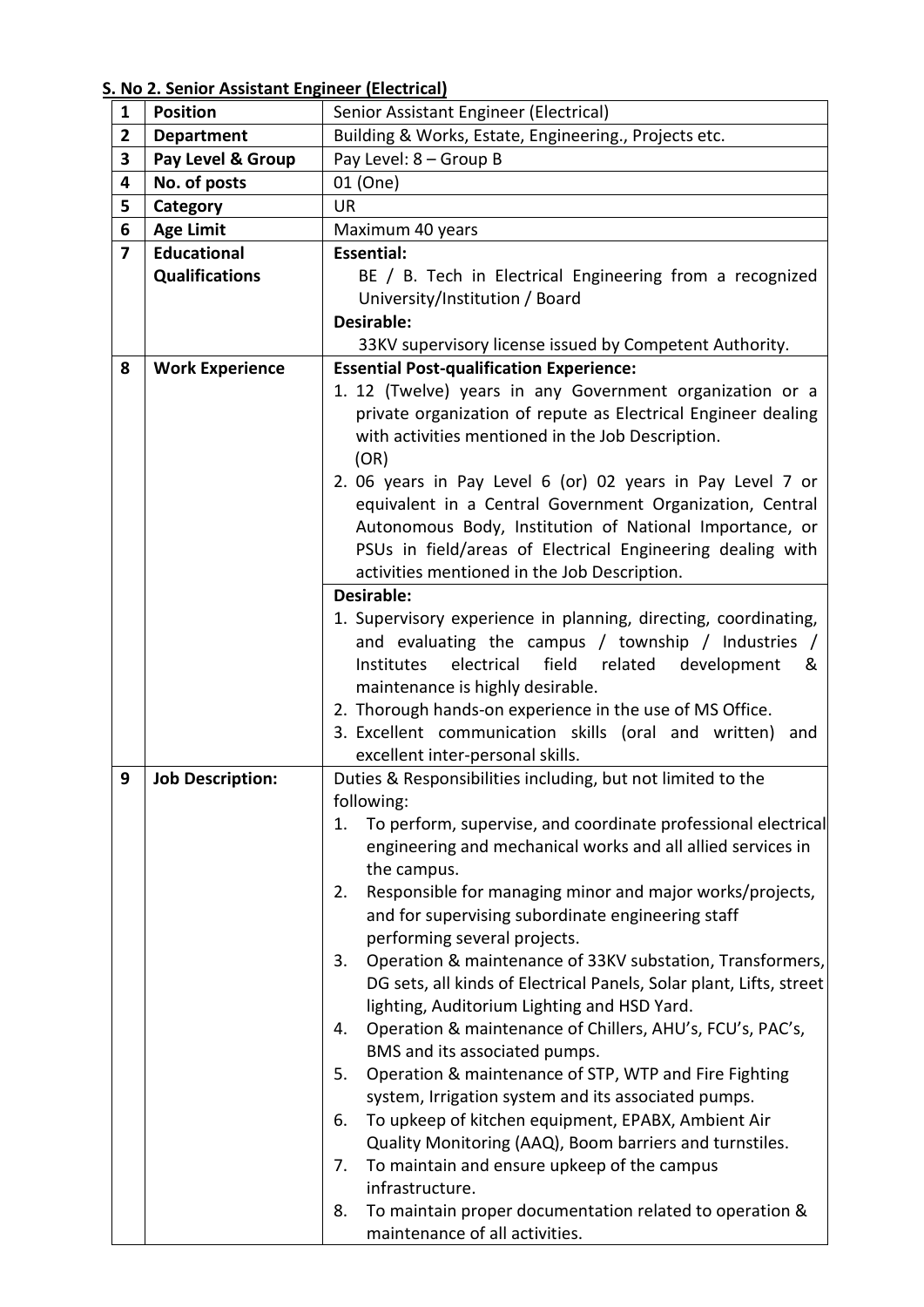|  | 9. To monitor and ensure maintenance, repairs and<br>replacements are carried out as per Annual Maintenance<br>Contracts.    |
|--|------------------------------------------------------------------------------------------------------------------------------|
|  | 10. Act as a Liaison between IIMV and APEPDCL, NREDCAP, AP<br>Fire Department, PESO and CEA.                                 |
|  | 11. To maintain the good stock inventory for electrical and<br>mechanical consumables and all kinds of critical spare parts. |
|  | 12. Processing and certification of bills.                                                                                   |
|  | 13. Carry out any other task as may be assigned from time to                                                                 |
|  | time.                                                                                                                        |

## **General Terms & Conditions:**

## **1. Eligibility, Age, Qualifications & Experience**

- a. All qualifications acquired must be recognized in law.
- b. Age and experience requirements shall be reckoned as on the closing date of the advertisement; Duration of PhD (if any, and experience acquired therein) will not be counted as experience.
- c. Mere fulfilment of qualifications and experience does not entitle a candidate to be short-listed. The Institute reserves the right to restrict the candidates to be called for the selection process to a reasonable number based on relevant criteria, higher than the minimum prescribed.
- d. The Institute reserves the right to act and take decisions as deemed fit, in all matters relating to (i) eligibility; (ii) acceptance or rejection of the application; (iii) incomplete or incorrect information (if any) furnished by the applicant; (iv) shortlisting and selection; (v) offer of appointment on regular or contract basis. No request or correspondence of any kind in this regard would be entertained.
- e. Suitable relaxations may be considered for candidates working in analogous positions/areas in Central Government Organizations, Central Autonomous Bodies, Institutions of National Importance, or Central Universities, as deemed appropriate.
- f. No vigilance or disciplinary case should have been contemplated, initiated, pending or taken against the candidate as on the date of submitting the applications. Such candidates would be ineligible and hence should not apply. If such a development arises after the candidate submits the application, the Institute must be promptly notified.
- g. The candidates should not have faced any action by any law enforcement agency and should not have been convicted by any Court of Law, either in India or abroad.

## **2. Place of Posting and Transferability:**

- a. The place of work is the Institute's campus. It is presently located in Andhra University, Visakhapatnam, Andhra Pradesh. The Institute is likely to move to its permanent campus located in Gambheeram Village in Anandapuram Mandal soon. The permanent campus is about 25 Km.s from the present (temporary/transit) campus.
- b. The position is fungible/inter-changeable across the cadres in the Institute. The selected candidate may be posted in or transferred to any cadre, centre, cell, area,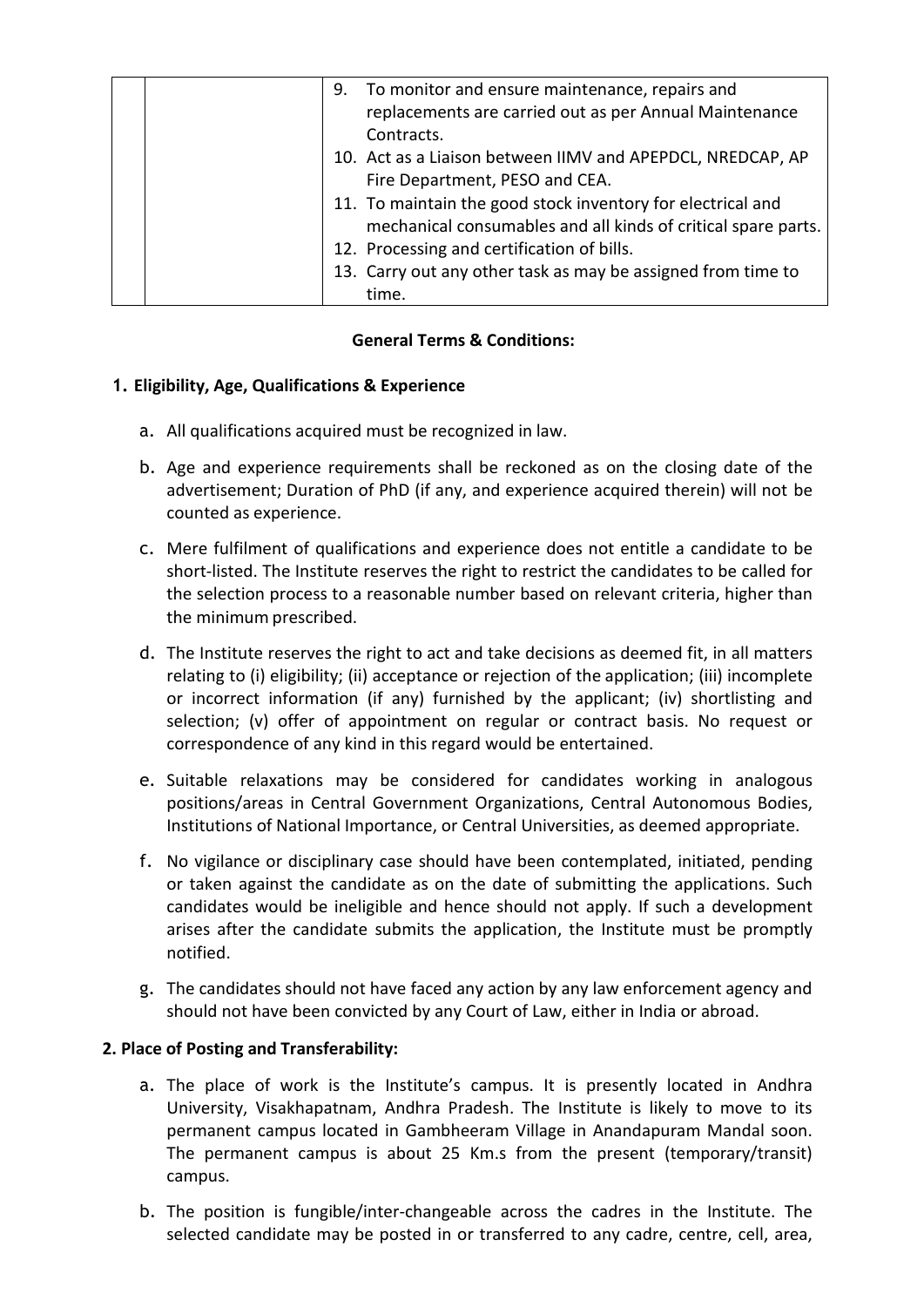function, department at any time that the Institute deems fit and in public interest. Accordingly, the duties and responsibilities and/or the reporting relationship of the incumbent may change, depending on work-requirements, at any time. Also, appropriate designations may be given by the Institute, specific to such workdomain(s).

c. The Institute reserves the right to transfer the incumbent to any Campus/Centre that it may open at any other location in India, in future.

### **3. Vacancies and Positions:**

- a. The number and nature of vacancies may vary during the recruitment process.
- b. The Institute reserves the right not to fill the advertised position; or cancel the advertisement without assigning any reason and without incurring any liability. The Institute also reserves the right to extend the closing date for receipt of applications; restrict, enlarge, modify or alter the requirements or the recruitment process in whole or part, if such need arises, without issuing any further notice or assigning any reason thereof.
- c. Candidates not found suitable in the selection processforthe position advertised, may be offered a position at lower pay-level (or) on contract if their work experience and performance are considered other-wise merit-worthy by the relevant Committee(s).
- d. The Institute may shortlist and/or select suitable number of candidates to address present and future requirements.
- e. Probation period is two years.

#### **4. Disqualification:**

- a. If a candidate is found ineligible at any stage of recruitment process, he/she will be disqualified, his/her candidature will be cancelled and if selected, the offer appointment may be cancelled, withdrawn; or service terminated forthwith without any compensation and with no liability for the Institute, whatsoever. Suppressing any information (in whole or part) or submitting false or misleading information (in whole or part) may lead to similar penal action at any stage of recruitment.
- b. Applications which are not in prescribed form, filled incorrectly or incomplete may be rejected outright. No correspondence will be entertained in thisregard.
- c. Issuance of letter (if any) for attending the selection process will not confer any right of appointment.
- d. In case of any inadvertent error in the process of selection which may be detected at any stage even after the issue of offer of appointment, the Institute reserves the right to withdraw, cancel, or modify any communication, offer or appointment made to the candidate, without incurring any liabilitywhatsoever.
- e. Canvassing in any form will be a disqualification.

#### **5. Other Terms & Conditions:**

- (a) The Institute strives to have a workforce with gender balance and hence, female candidates are especially encouraged to apply.
- (b) All recruitment shall be done on the recommendations of duly constituted Committee(s).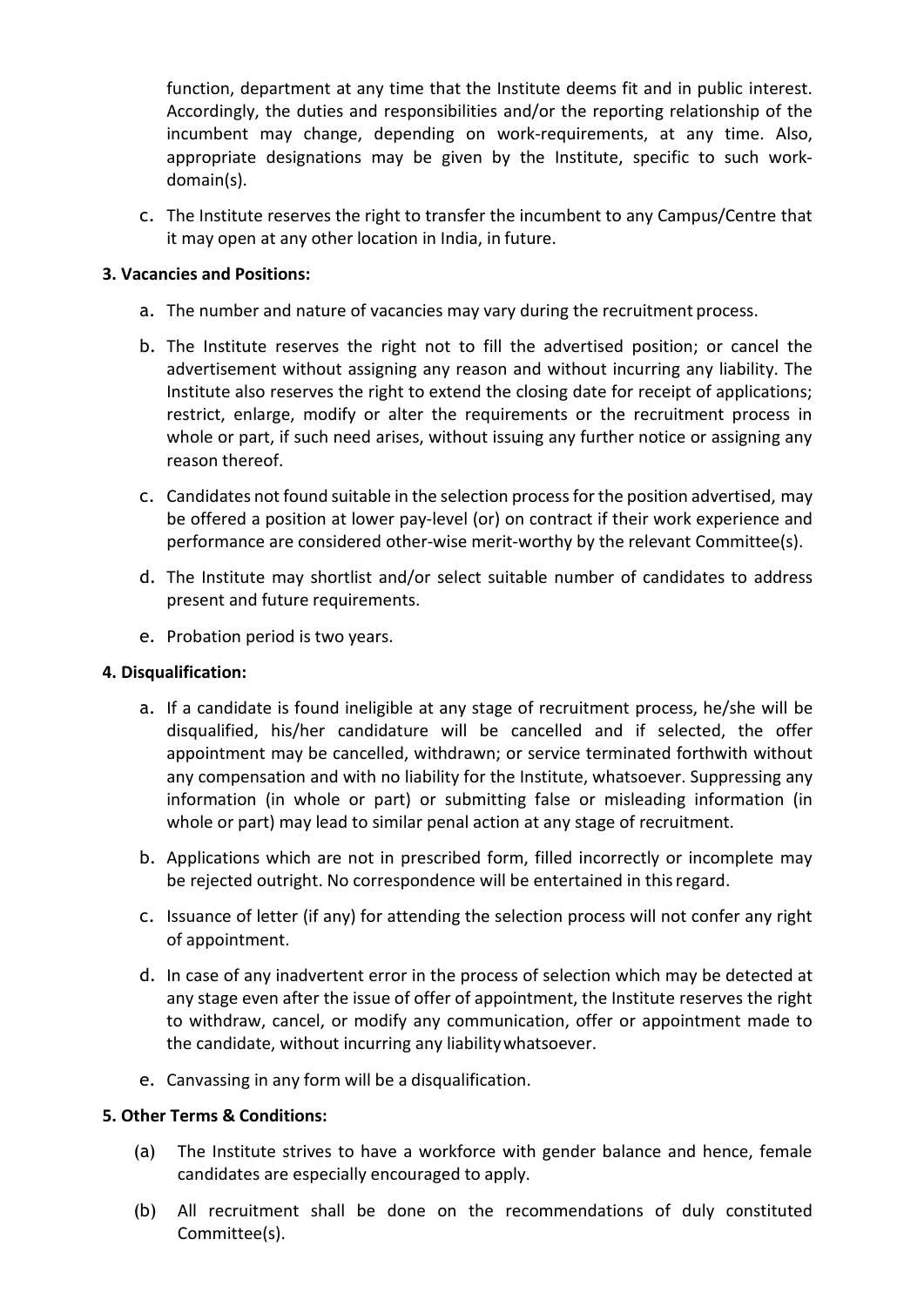- (c) In all matters of recruitment such as screening, shortlisting, selection, fixation of salary etc., the interpretation and decision of the Competent (Appointing) Authority of the Institute shall be final and binding.
- (d) Disputes (if any) shall be subject to the jurisdiction of competent courts of Andhra Pradesh.

### **6. How to Apply:**

- (a) Interested candidates are invited to apply using the prescribed format only, available on the website [\(www.iimv.ac.in/careers\).](http://www.iimv.ac.in/careers))
- (b) Applications completely filled in along with all required document should be sent through post/courier to reach this office on or before the closing date and time mentioned.
- (c) Applications received after the closing date and time will be rejected. Institute is not responsible for delay in receiving applications for any reason thereof.
- (d) Candidates employed in Government or Government Organizations (e.g., CFTIs, Autonomous Institutions, Universities, PSUs etc.) must apply through proper channel; or produce a No Objection Certificate (NOC) at the time of interview. Such candidates may send advance applications. However, if found eligible and shortlisted, they would be allowed take part in the selection process only if the application is received through proper channel and/or a No Objection Certificate is produced on or before the interview date.
- (e) Amendments, corrigenda (if any), will be placed on the Institute website only. Candidates are advised to visit the website of IIM Visakhapatnam [\(www.iimv.ac.in/careers\)](http://www.iimv.ac.in/careers)) regularly for updates.
- (f) Applications must be complete in all respects. Additional sheets as needed may be used and referenced suitably. All information furnished MUST be supported by documentary evidence.
- (g) Incomplete, incorrect and sketchy applications, applications submitted in any other format are liable to be rejected.
- (h) Completely filled-in application duly ink-signed along with all documents mentioned above, should be sent by Speed Post or Courier to the address given below, to reach the Institute latest **by 30-May-2022** (Monday), 1600 Hrs.

THE SENIOR ADMINISTRATIVE OFFICER-HR INDIAN INSTITUTE OF MANAGEMENT VISAKHAPATNAM ANDHRA BANK SCHOOL OF BUSINESS BUILDING ANDHRA UNIVERSITY CAMPUS VISAKHAPATNAM - 530 003 ANDHRA PRADESH

- (i) The envelope containing the application form should be labelled as: "ADVERTISEMENT NO**.** IIMV/HR/RECTT./NTS/01/2022 DATED 30-04-2022"
- (j) The Institute will communicate only with short-listed and selected candidates. It is explicitly made clear that no correspondence, whatsoever, shall be entertained from applicants not shortlisted for interview or not selected for appointment.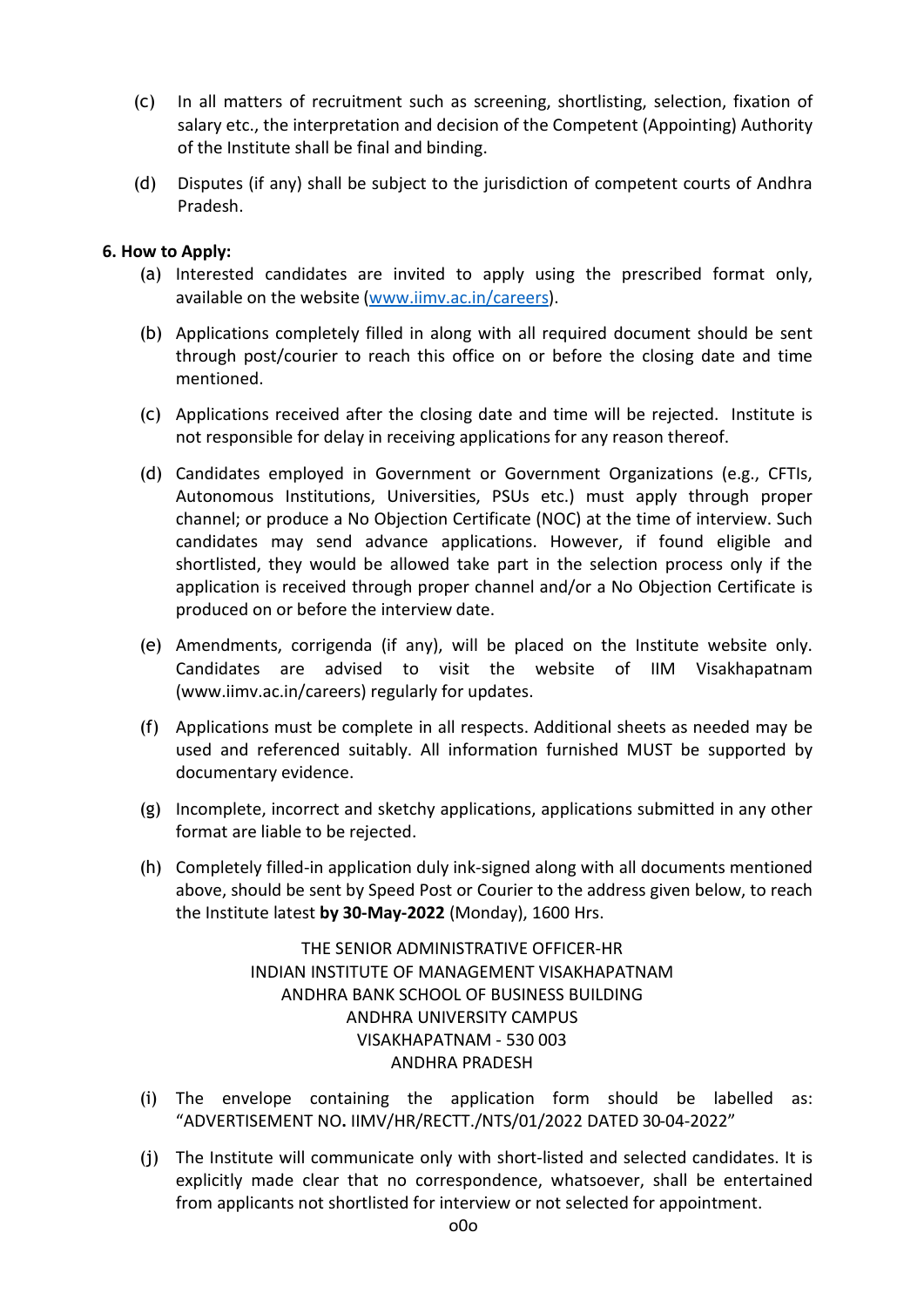

Andhra Bank School of Business Building, Andhra University Campus, Visakhapatnam – 530 003 Andhra Pradesh, INDIA. Tel: +91 891 2824 444 | e-mail: info@iimv.ac.in

**Advertisement Ref. No.** IIMV/HR/ RECTT./ NTS/ 01/2022 DATED 30-04-2022

# **Application for the position of (please put tick mark (√)):**

| • Senior Superintendent (CDS & Alumni Relations) |  |
|--------------------------------------------------|--|
| • Senior Assistant Engineer (Electrical)         |  |

## **Instructions:**

- 1. Please read very carefully the instructions given in the detailed advertisement (hosted on: [https://iimv.ac.in/careers\)](https://iimv.ac.in/careers) and ensure you are eligible, before applying.
- 2. Please use the format given below only and provide complete data. No CV need be attached separately.
- 3. Applications submitted in any other format will be rejected.
- **4.** Attach/submit only the self-attested photocopies of certificates as required in the advertisement/application. Originals SHOULD NOT be sent.

| 1. NAME (in CAPITAL letters, as per SSC/10 <sup>th</sup> class Certificate)                                                                                                      |                                    |               |
|----------------------------------------------------------------------------------------------------------------------------------------------------------------------------------|------------------------------------|---------------|
|                                                                                                                                                                                  |                                    |               |
| 2. Date of Birth (dd/mm/yyyy): ______________________(Attach proof of DoB)                                                                                                       |                                    | Affix recent, |
|                                                                                                                                                                                  | passport size colour<br>photograph |               |
| 4. Category: SC [ ] / ST [ ] / NC-OBC [ ] / EWS [ ] / PwD [ ] / General [ ]                                                                                                      |                                    |               |
| a. Category MUST be tick marked $(\sqrt{})$ . Otherwise, application will be rejected.<br>b. Attach Caste/Category Certificate issued by Competent Authority (except<br>General) |                                    |               |
| <b>5.Address and Contact Details</b>                                                                                                                                             |                                    |               |
| A. Communication Address:                                                                                                                                                        | <b>B. Permanent Address:</b>       |               |
|                                                                                                                                                                                  |                                    |               |
|                                                                                                                                                                                  |                                    |               |
|                                                                                                                                                                                  |                                    |               |
| PIN:                                                                                                                                                                             | PIN:                               |               |
| Phone No. (Landline):                                                                                                                                                            | Phone No. (Landline):              |               |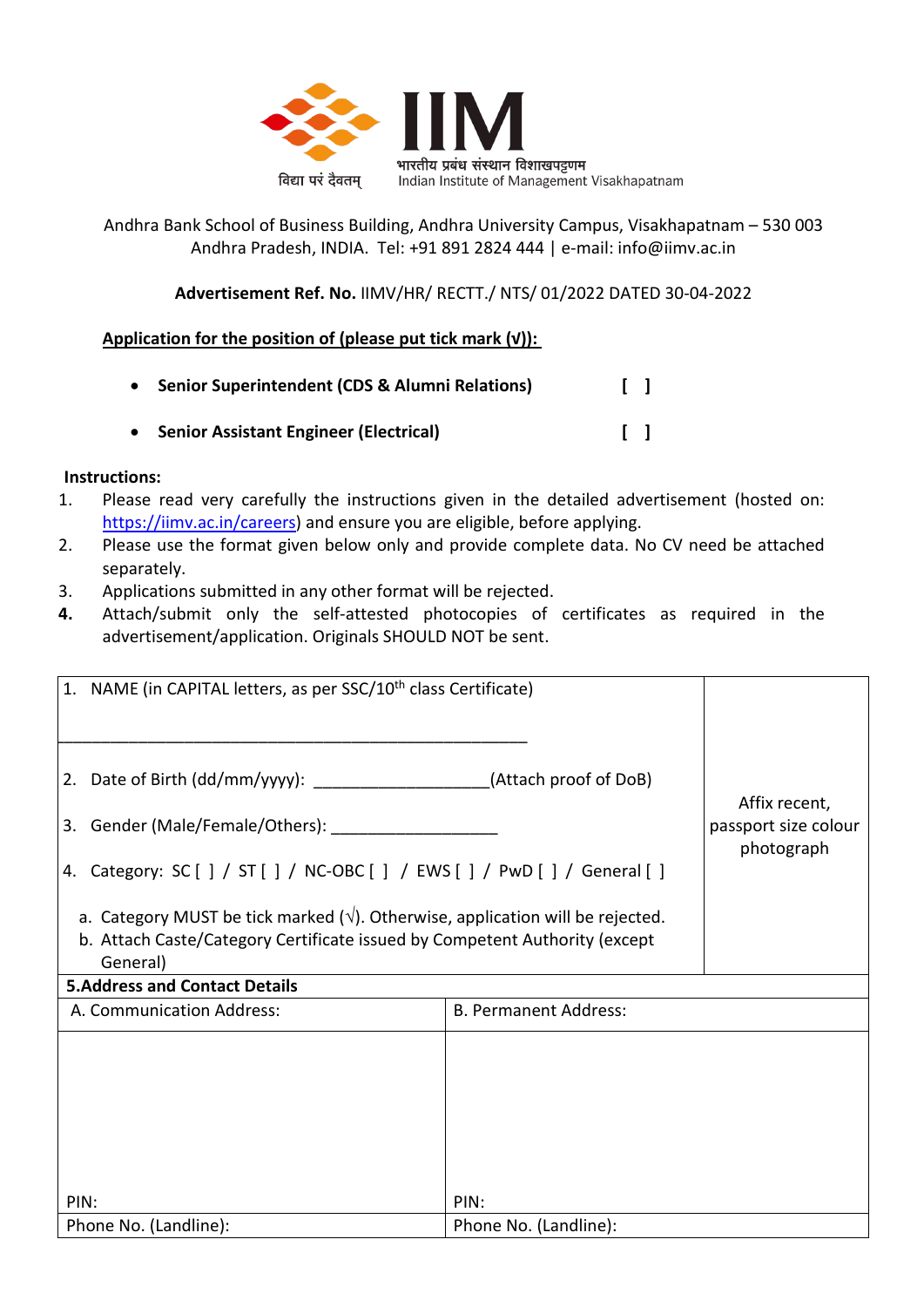| Phone No. (Mobile): | Phone No. (Mobile):  |
|---------------------|----------------------|
| $E$ -mail $(1)$ :   | E-mail (2) optional: |
|                     |                      |

**6. Marital Status(Single/Married/Divorced etc): \_\_\_\_\_\_\_\_\_\_\_\_\_\_\_\_\_\_\_\_\_\_\_\_\_** 

# **7. Details of educational qualifications** (qualifications currently being pursued also to be mentioned):

| Exam         | Qualification<br>Title | Subjects /<br>Specialization<br>(if any) | Institution/<br>University | Mode of<br>Study<br>[Full-time<br>/ Part<br>time/<br>Distance] | Month<br>& Year<br>of<br>Passing | Aggregate<br>Marks /<br>Percentage /<br>CGPA/ Grade<br>/Division |
|--------------|------------------------|------------------------------------------|----------------------------|----------------------------------------------------------------|----------------------------------|------------------------------------------------------------------|
| X Std.       |                        |                                          |                            |                                                                |                                  |                                                                  |
| $10+2/$      |                        |                                          |                            |                                                                |                                  |                                                                  |
| Intermediate |                        |                                          |                            |                                                                |                                  |                                                                  |
| Diploma      |                        |                                          |                            |                                                                |                                  |                                                                  |
| Graduation   |                        |                                          |                            |                                                                |                                  |                                                                  |
| Post-        |                        |                                          |                            |                                                                |                                  |                                                                  |
| Graduation   |                        |                                          |                            |                                                                |                                  |                                                                  |
| Post-        |                        |                                          |                            |                                                                |                                  |                                                                  |
| Graduate     |                        |                                          |                            |                                                                |                                  |                                                                  |
| Diploma      |                        |                                          |                            |                                                                |                                  |                                                                  |
| Others       |                        |                                          |                            |                                                                |                                  |                                                                  |
| (Please      |                        |                                          |                            |                                                                |                                  |                                                                  |
| specify)     |                        |                                          |                            |                                                                |                                  |                                                                  |

*Please add additional rows if required*

# **8. Work Experience Details:**

| A. Current employment details (if presently employed):                                                                                                    |
|-----------------------------------------------------------------------------------------------------------------------------------------------------------|
| i. Name and address of the employer:                                                                                                                      |
|                                                                                                                                                           |
| ii. Type of organization: Government/Private/Any other:                                                                                                   |
|                                                                                                                                                           |
| iv. Period: From (DD/MM/YY):                                                                                                                              |
| v. Nature of employment (Regular/Contractual/others):                                                                                                     |
| vi. Pay Scale/Pay Level: Basic Pay: Monthly Gross Pay Rs.                                                                                                 |
| vii. Brief description of duties (attach separate sheet)                                                                                                  |
| If currently employed in any Government organization, attach No Objection Certificate or self-declaration to<br>submit NOC at the time of interview/test. |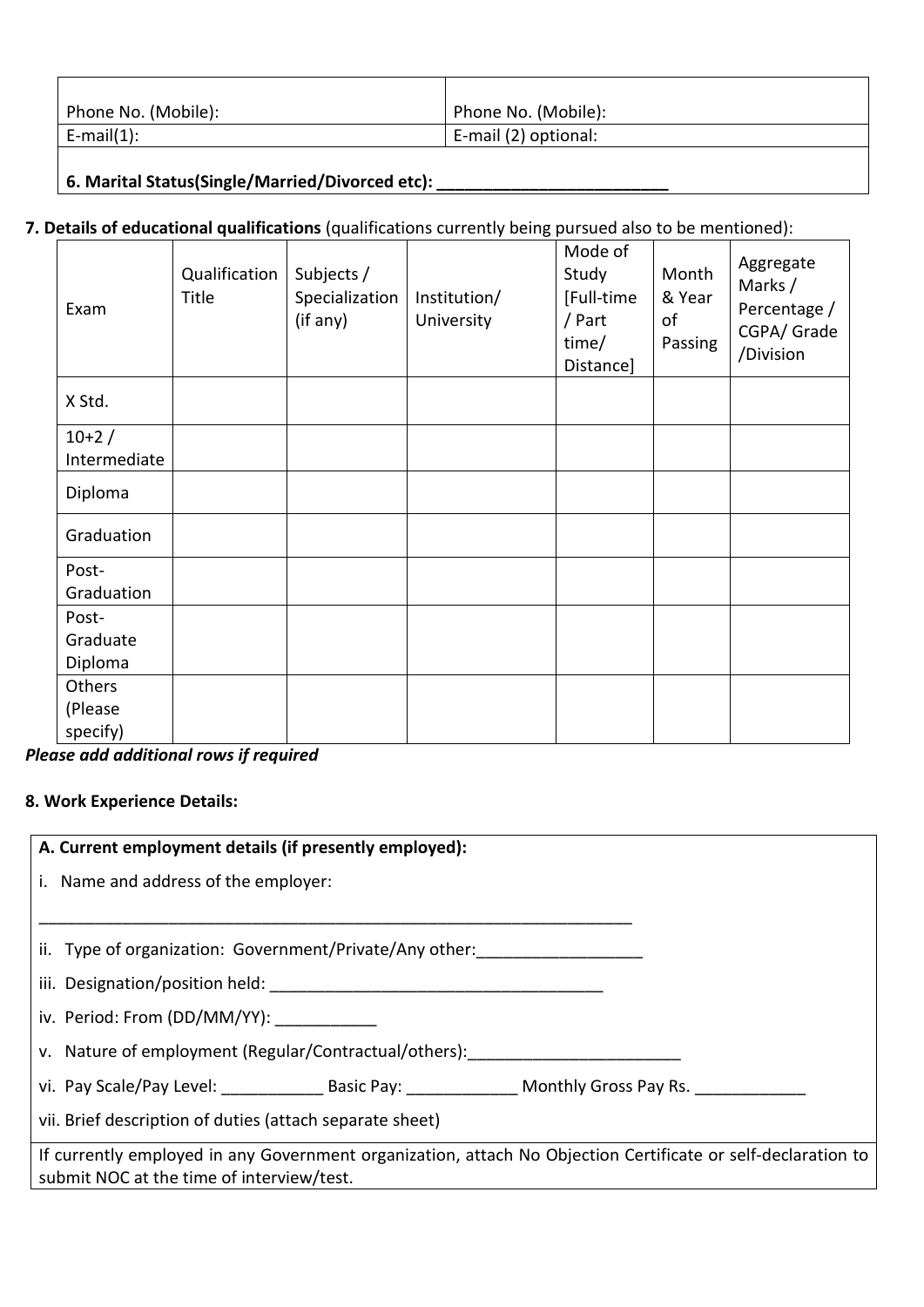**B. Previous work experience (in reverse chronological order ie. most recent one at the top):**

|                                                  | <b>Period</b> |             | <b>Duration</b> |               | Employment                                |             | Pay                                                | <b>Key</b>                                                            |
|--------------------------------------------------|---------------|-------------|-----------------|---------------|-------------------------------------------|-------------|----------------------------------------------------|-----------------------------------------------------------------------|
| Name and<br>address of<br>the<br><b>Employer</b> | From<br>mm/yy | To<br>mm/yy | <b>Years</b>    | <b>Months</b> | <b>Type</b><br>(Regular /<br>Contractual) | Designation | Level<br>and<br><b>Monthly</b><br>Salary in<br>Rs. | <b>Responsibilities</b><br>(use additional<br>sheets, if<br>required) |
|                                                  |               |             |                 |               |                                           |             |                                                    |                                                                       |
|                                                  |               |             |                 |               |                                           |             |                                                    |                                                                       |
|                                                  |               |             |                 |               |                                           |             |                                                    |                                                                       |

(Add more rows if required)

Total Experience: **Now are all the Contract Contract Contract Contract Contract Contract Contract Contract Contract Contract Contract Contract Contract Contract Contract Contract Contract Contract Contract Contract Contrac** 

Experience in Officer/Executive Level and above: <br>
Years; Months

(Experience must be in completed months and years is reckoned as on closing date of application)

# **9. Proficiency in Languages (other than English) : Please Write "YES" or "NO" as applicable**

| Language | Read | Write | <b>Speak</b> |
|----------|------|-------|--------------|
|          |      |       |              |
|          |      |       |              |
|          |      |       |              |

## **10. Professional References (Not relatives) of three persons:** *(References MUST be in positions higher than the position being applied for, by the candidate)*

- a. <Name, Designation, Organization, E-mail ID, Mobile No.>
- b. <Name, Designation, Organization, E-mail ID, Mobile No.>
	- c. <Name, Designation, Organization, E-mail ID, Mobile No.>
- **11. Statement of Purpose:** Please describe (on a separate sheet) in about 1000 words, why you wish to join IIM Visakhapatnam and how your qualifications & experience would be useful to the Institute in the post you are applying for.
- **12. Please describe (on a separate sheet) in 1000 words, your proposed contribution to the Institute in the next two years:**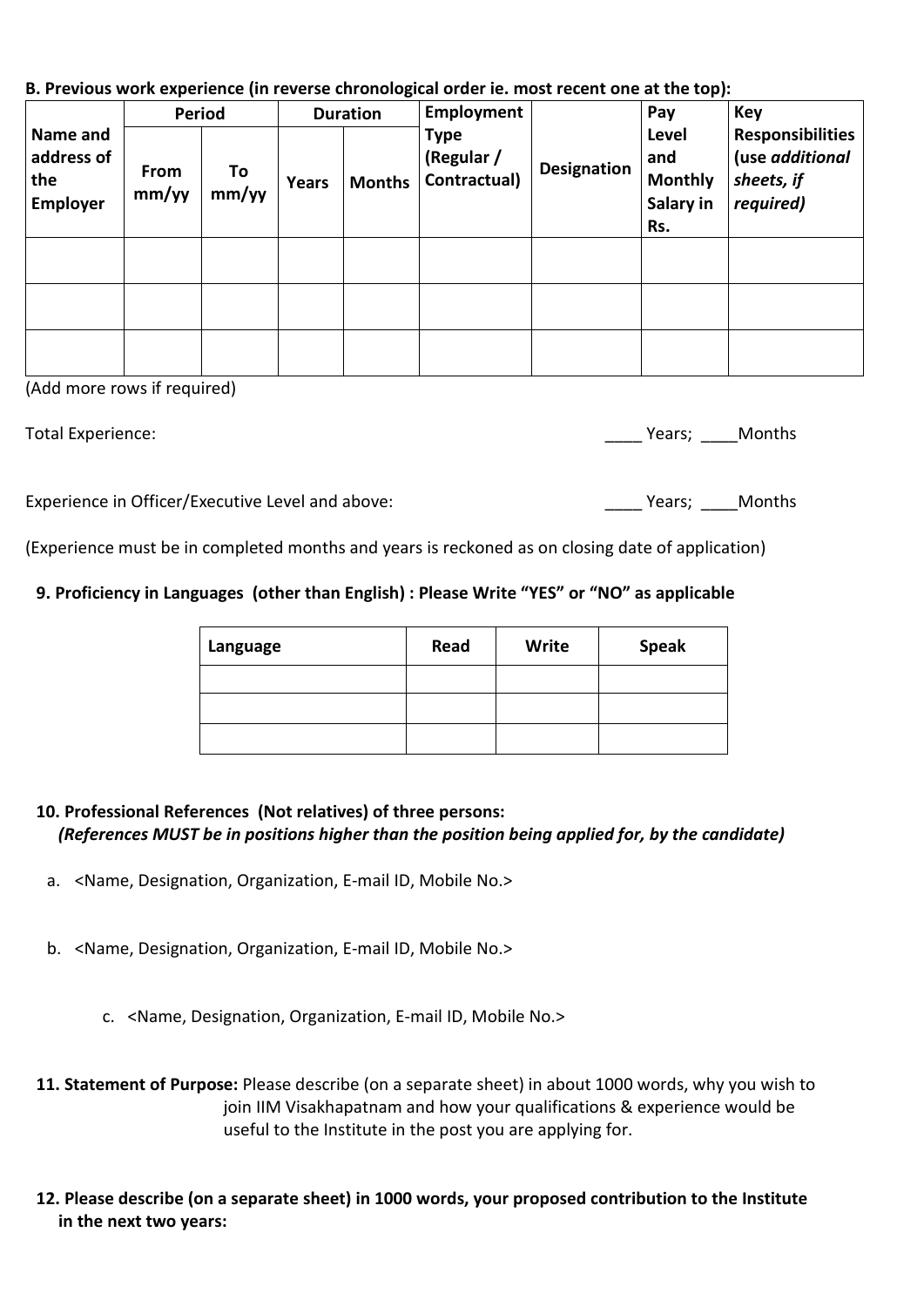**13. Please highlight in 500 words (on a separate sheet) your notable achievements in education and employment:**

**14. Please highlight in 500 words (on a separate sheet) awards, rewards, recognitions won (if any) and/or professional affiliations (if any) that you won in your academic or work career.**

#### **15. Declaration about Conduct and Character:**

- a) I hereby declare that as on date, I have faced / have not faced<sup>(\*)</sup> in my educational and/or work career, disciplinary or penal action by authorities (including, but not limited to detention in any class, rustication, extension of probation, postponement of increment, demotion etc.)
- b) I hereby declare that as on date, I have faced / have not faced<sup>(\*)</sup> action by law-enforcement agencies in India or abroad.

(\*) strike out the option not applicable. If the answer to either of above is "have faced", full details must be furnished.

#### **Declaration:**

I hereby declare that all the statements and particulars furnished by me in this application are true, complete and correct to the best of my knowledge and belief. I declare that no facts/information has been hidden or suppressed. I also fully understand that in the event of any information furnished being found false, incomplete or incorrect at any stage, my application/candidature is liable to be summarily rejected forthwith and if I am already appointed, my services are liable to be terminated from the post, without any notice or compensation; and without prejudice to any other legal/penal action that the Institute may initiate against me, as deemed fit.

| Date:  | Signature of the applicant                                                              |          |               |  |
|--------|-----------------------------------------------------------------------------------------|----------|---------------|--|
| Place: | Name of the applicant:                                                                  |          |               |  |
|        | Checklist for submitting the application form, and list of documents to be attached     |          |               |  |
|        | 1. Application form completely filled-in and photograph affixed                         |          | YES / NO      |  |
| 2.     | Self-attested photocopy of certificate in proof of date of birth                        |          | YES / NO      |  |
|        | 3. Self-attested photocopy certificate in proof of Category (wherever applicable)       |          | YES / NO / NA |  |
|        | 4. Self-attested photocopies of all certificates in proof of Educational qualifications |          | YES/NO        |  |
| 5.     | Self-attested photocopies of all certificates in proof of Work Experience               |          | YES/NO        |  |
| 6.     | No Objection Certificate/Declaration, as applicable                                     |          | YES / NO / NA |  |
| 7.     | Statement of Purpose (refer item 11)                                                    |          | YES / NO      |  |
| 8.     | Proposed contribution to the Institute (refer item 12)                                  |          | YES / NO      |  |
| 9.     | Notable achievements (refer item 13)                                                    | YES / NO |               |  |